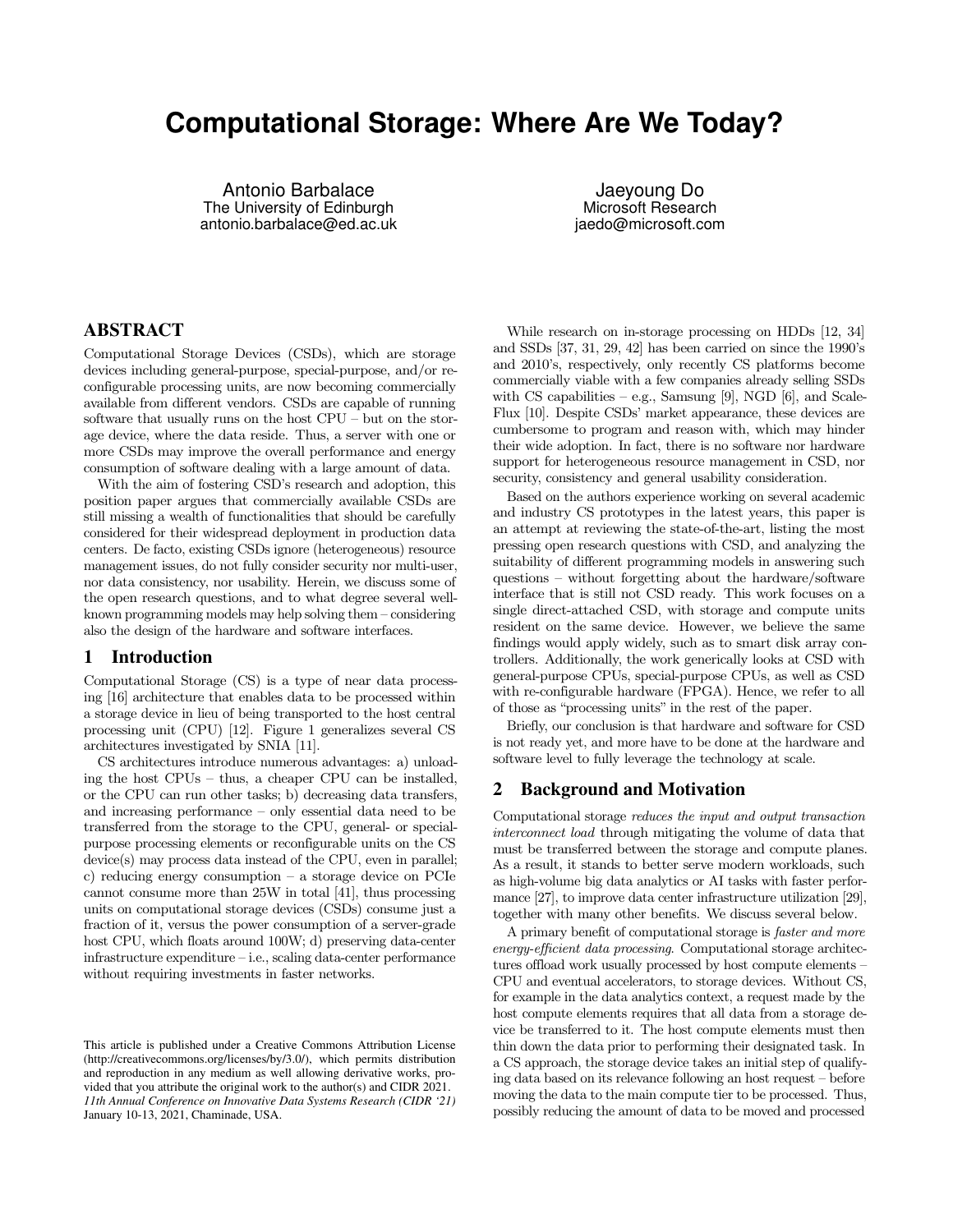

Figure 1: A few architectures of computational storage devices considered in the SNIA CS SIG [43]. (a) An FPGA and/or a CPU (with DRAM, but without storage media) sits along with an SSD on a peripheral interconnect; (b) An FPGA and/or a CPU is bundled together within an SSD (including SSD controller, RAM and storage media); (c) An FPGA and/or a CPU (with DRAM, but without storage media) on a peripheral interconnect connects to one or more SSD via another interconnect.

by the host. The reduced host compute instructions per workload means that the host CPUs, and eventual accelerators, have more processing power available to support other workloads.

Another benefit of computational storage is that it makes a shared storage environment more beneficial to the most performance-hungry workloads. Typically, a direct-attached storage approach is used to serve these workloads to avoid storage network latency, but also to increase throughput by spreading the data across many devices. However, this often results in resource underutilization, and also introduces further delay due to the need of searching multiple devices for the relevant data. In contrast, CS allows applications to be executed into each storage device, at the same time. This provides a level of parallel processing to enable a microservice-like approach to running those applications across all the individual devices. Such ability to process the data simultaneously greatly reduces the time to locate the data and provides the host the results needed.

Computational storage can also help leveraging the existing network infrastructure for much longer, as well as to truly scale next-generation networks. Because computational capabilities enable the storage to work on a larger data set first, it leverages higher I/O capabilities of modern SSDs and avoids performance being restricted by a network. As a result, the network interconnect is less critical with computational storage. Thus, computational storage stands to add value by enabling multiple applications' performance to be accelerated on the same infrastructure, while at the same time optimizing utilization of infrastructure resources across the stack.

## 2.1 State of Hardware and Software

Most SSDs have dedicated processing and memory elements – i.e., embedded multicore CPU or FPGA, and DRAM, other than flash memory. Those are used to execute read, write, and erase commands on user data, as well as flash management functions.

With available computing resources on an SSD, several projects [31, 42, 29, 12, 38, 25, 35, 14, 28, 46, 36, 39, 45, 44, 24, 35, 13, 23] explored opportunities to run user-defined data-intensive compute tasks, such as database operations, in the SSD device itself. While performance improvements and energy savings were observed, several challenges prevented the broad usage and adoption of computational SSDs. First, the processing capabilities available were limited by design: low-performance embedded processors, or resource constrained FPGAs, and the high-latency to the in-storage DRAM require extra careful programming to run user-defined code to avoid performance limitations. Second, a flexible and generic interface and programming model to easily execute on an SSD user-defined code written in a high-level

programming language (such as C/C++) were never defined. Additionally, the programming model also needs to support the concurrent execution of various in-storage applications with multiple threads to make it an efficient platform for complex user applications. Nevertheless, interfaces at different layers of the hardware and software have to be defined on the host and CSD to make a platform actually usable. Third, none considered how to handle multiple users.

Such works have been carried on a multitude of different hardware and software. To the best of our knowledge, as of today there are just two CSD development boards openly available: the OpenSSD [1] from Hanyang University (implementing the architecture in Figure 1.b), and the DFC [26] developed by a collaboration of DellEMC and NXP (implementing the architecture in Figure 1.c). Both feature a multicore ARM general purpose-processor, accelerators, and re-configurable hardware, other than a sort of flash media and DRAM. Despite opensource, they are based on old standards and are not supported anymore. On the other hand, storage vendors use their own SSD prototypes [31, 38, 15] and FPGA boards have been used for research [42, 46]. Simulation environments from the academic community exist as well [30, 8, 15], but lack support.

Very recently, CSDs become available on the market, including NGD in-situ processing SSD [6] that features multiple 64bit ARM cores, ScaleFlux CSD [10] and Samsung SmartSSD [9] based on FPGA (implementing the architecture in Figure 1.b). Other products, such as Eideticom NoLoad Computation Storage Processor [5], implement storage and compute on different PCIe boards, as depicted in Figure 1.c, enabled by p2p DMA and NVMe's CMB [21]. These products triggered SNIA to working on a proposal to extend the NVMe protocol for CSD [11] – which at the moment is work in progress. Hence, we believe that something should be done soon in order to make computational storage devices more compelling to the masses. Notably, mainly due to companies IP matters, current CSD products provide very limited customizability, and therefore, cannot be easily used for research purposes, such as interface or programming model exploration.

## 3 Open Research Questions

We believe that showing improved performance and energy reductions is not enough to persuade the widespread adoption of CSD. Hence, herein we present a variety of open research questions identified within existing CS technologies, involving a) resource management, b) security, c) data consistency, and d) usability.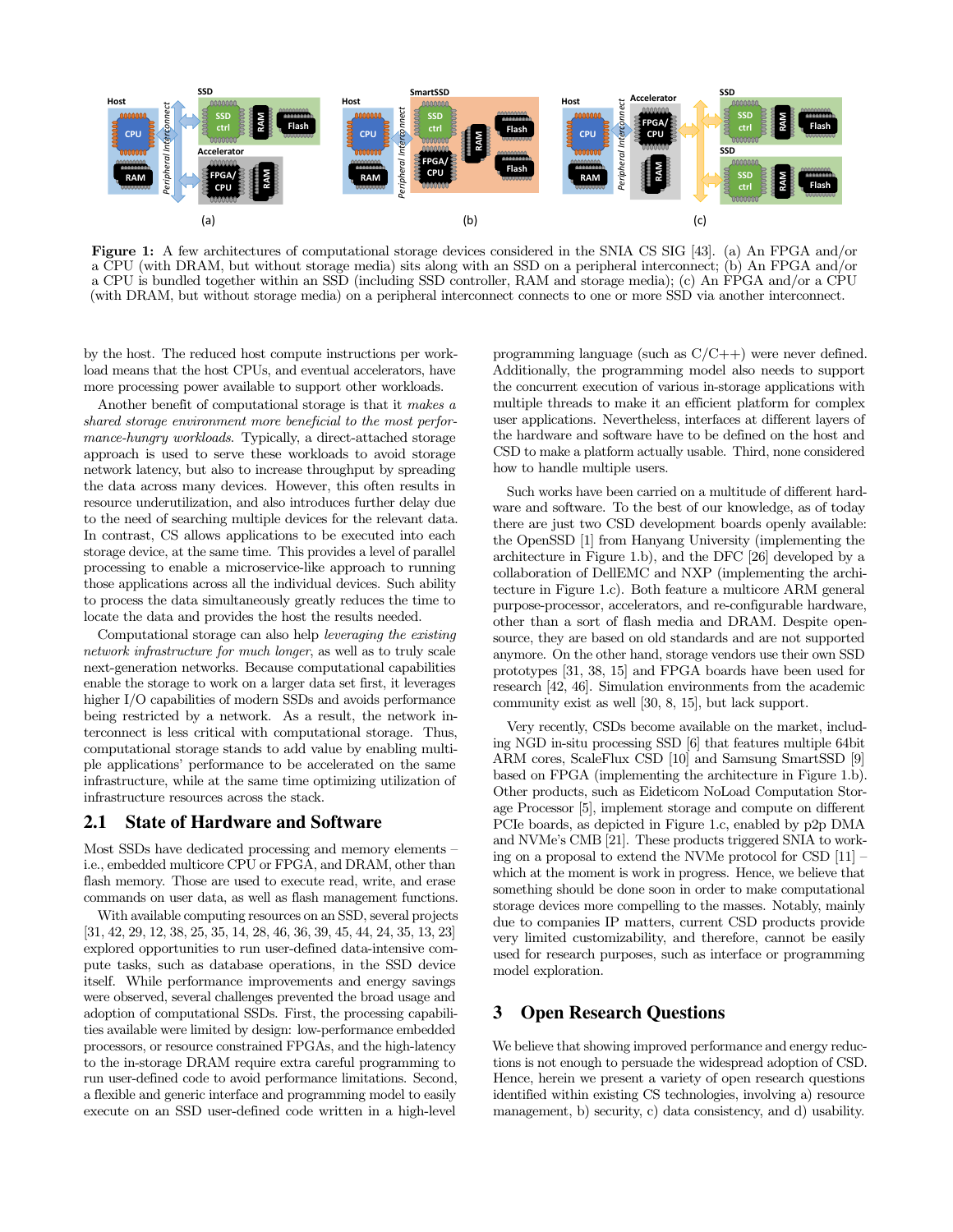# 3.1 Resource Management

A server with one or more CSDs is per-se a single system. But from the software point of view, since each (group of identical) processing units, on the motherboard or on any CSD, runs its own software stack, such server looks like a distributed system. Resource management in single systems as well as in distributed systems is fundamental to provide efficient and fair usage of hardware resources, including processing units, memory, and storage. This, for example, implies that at any given time no single resource is overloaded nor applications are starving for resources. Similarly, a single user shouldn't monopolize the usage of all resources. Resource management policies may be needed to balance the workload among compute resources in order to meet performance and power goals. However, this is lacking in emerging CS architectures and in related works.

**Questions.** a) Where to take resource management decision? On the host CPU, on a CSD, or on both? b) When there is replication among CSDs, which replica maps a certain computation? c) How to maintain workload and energy consumption information across available processing units on the host and the CSDs?– especially, with the aim of taking resource management decisions? d) What to do when CSDs are overloaded? Should the overloaded CSD notify the host or other CSDs, and then what? e) How to provide fairness of resources (such as CPU cycles, FPGA real-estate, memory/flash space, and flash-channel traffics) among different users? f) How to map data to multiple CSDs, and/or to different flash channels inside a CSD? g) For applications that do use a single CSD, what is the break-even point between running on the host CPU and on the CSD? (Is this workload dependent?)

#### 3.2 Security

When a single SSD stores data from different users it is fundamental to deny users to access each other's data. With today's SSDs, there are two different approaches for controlling data access. The first is to use a file system – each file has an owner, etc. The second is to use either hardware virtualization (SRIOV) or NVMe namespaces [7], in order to assign different parts of the storage to different owners. Despite the existence of protection mechanisms, the code running on the CSD's processing unit (CPU, accelerator, FPGA) has potentially access to all data stored on the flash chips. When using a file system for access control, it is fundamental to define secure mechanisms and techniques to maintain the same concept of users for the software running in the CSD, as well as the software running on the host CPU. This is due to the semantic gap between the storage device and software running on the host CPU – the host CPU knows about the file system, and users, but that is not always true for the storage device. It is worth noting that users' knowledge can be asymmetric, in the sense that a CSD doesn't need to know all users' details as the host CPUs in most of the cases. The code running on the CSD should access only what it is allowed to access.

Another problem is trusting the identity and integrity of the reconfigurable hardware, software, and firmware on the CSD itself. Assuming a method to only install proper firmware and systems software exists, it is fundamental that only and exclusively user-submitted code runs on the CSD other than that. Moreover, user-submitted code should not alter the integrity of the firmware and systems software on the CSD.

Questions. a) How to isolate multiple applications among each other on a CSD? b) How to make them safe from sidechannel attacks, denial of service, etc? c) Diverse programming models require different isolation techniques. For example, hardware virtualization can be used to isolate different software stacks. d) How much does software isolation cost? Does this cost overshadow the benefits? e) How to make sure the code running on the CSD is legit? Not just at boot, but also during runtime?

#### 3.3 Data Consistency

When data is read and written by multiple parties, consistency problems may arise. For example, the same block of data can be concurrently read by the host and CSD's CPUs, and an application running on one of these two modifies the block's content. After such modification, which is unilateral, each CPU would operate on different data – while assuming the data is the same. In fact, immediately after a CPU modifies the data, it should inform the other. The same issue applies not just to file content but also to file system meta-content. For example, when the software running on the host CPU or on the CSD's CPU creates a new file, the creation must be notified to the other CPU. The same extends to almost all file system operations. Obviously, classic file systems for personal computer do not address such issues. Furthermore, common disk interfaces (e.g., SATA, SAS, NVMe) are not prepared to manage such situations as well — interfaces were built assuming a disk controller strictly executes commands from the host CPU. Similarly, data may be replicated or sharded among several disks. For consistency, modifications on replicated or sharded data should happen in parallel – the same applies to erasure-code or parity blocks [13].

Finally, a single CSD may fail during any operation, including in-storage data processing. Replication, sharding, and parity/erasure coding may definitely be used to tolerate failures other than improving performance. Such techniques are likely be implemented atop CSDs. However, to support that, CSD may need to implement additional features , for example, to communicate failures to the host CPU or other CSDs.

Questions. a) How to use the same file system on the host and on a CSD, consistently? b) What about file system changes? How to update the software on the host about file modifications on the CSD? c) Is a new file system needed? Can classic file systems be extended to support that? Do distributed file systems solve this problem already? If yes, what about performance? d) How to extend current storage interfaces to provide notifications for data changes into the CSD? Are notifications needed at all? e) What about explicit transaction management? f) What about hardware and software failures? g) What if there is replication and a new file is added, how to deal with that? h) How CSDs communicate between each other for replication or any other operation that requires coordinated operations on multiple drives? i) Does communication need to go via the host CPU or should it go directly (e.g., via the P2P DMA/RDMA) – which one is better?

#### 3.4 Usability

To widen adoption, usability is certainly of fundamental importance. CSDs should be easy and quick to program, deploy, and debug at any level of software (user-level or kernel-level).

Debugging applications running among the host and CSD's CPUs shouldn't be a nightmare. For example, one of the most complicated steps after the development of a distributed software is the debugging – this is exactly because in those environments programmers end up having multiple debuggers, or log traces coming from different systems, which have to be synchronized to be useful and identify the source of the problem. Debugging in distributed systems may provide some hints.

A major matter is if a CSD should be considered as a totally independent computer node, or as a part of a computer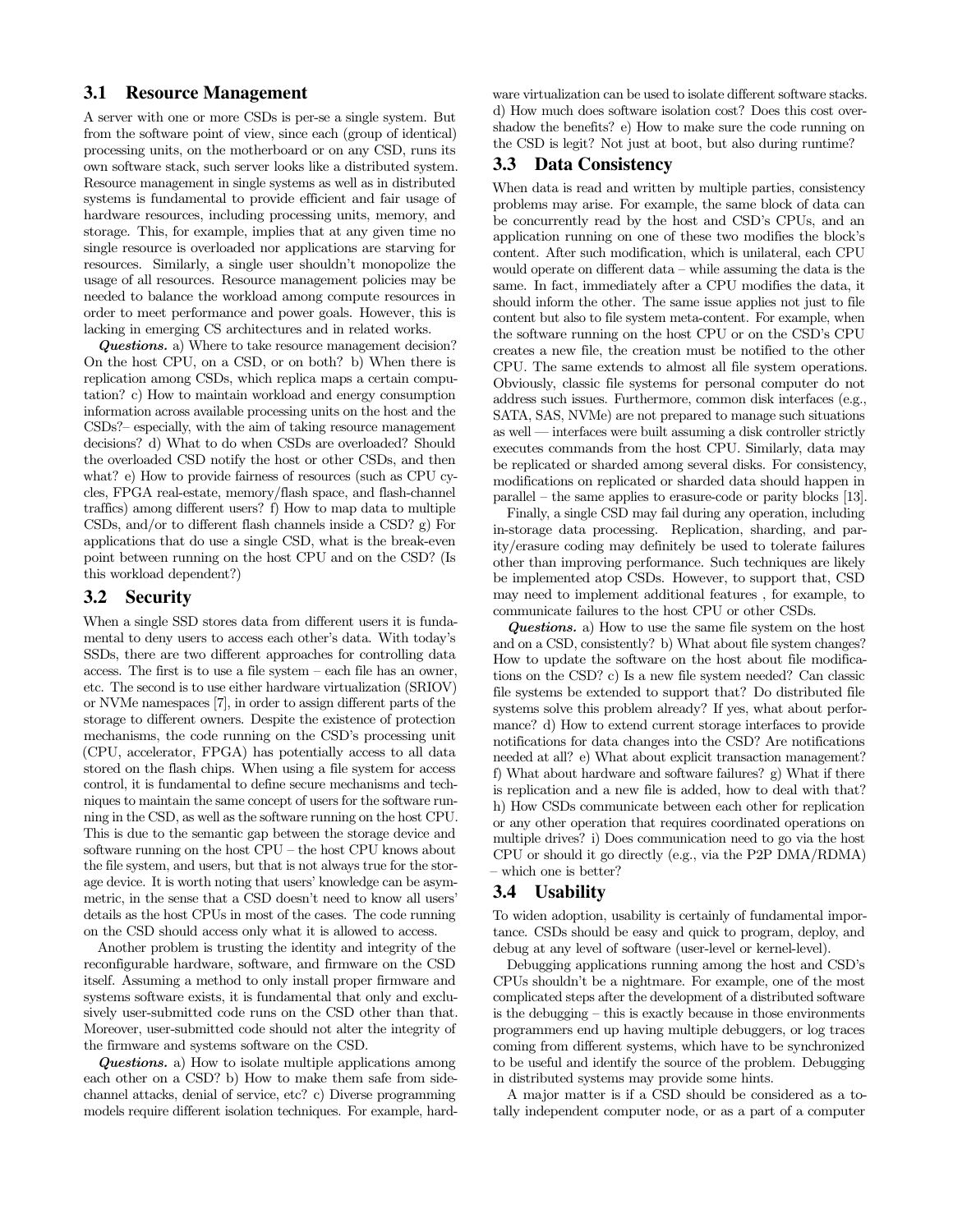node? We believe that it strongly depends on the available hardware resources on the CSD – if the computational and memory resources are comparable to the ones available the host, users may be able to run the same workload atop the host and CSDs. However, if the resources are not the same, CSDs should be considered as storage-side accelerators – thus, a full-fledged workload should be executed on the host CPU only. Based on that, a decision on what workload(s) to run on the CSD may be taken by the software running on the host CPU or by a data-center scheduler. However, in the latter case, a CSD should be reachable via network, which requires the CSD to be built with a network interface hardware at an additional cost.

Questions. a) Beyond programmability, how to easily deploy applications on CSDs? b) Can applications be mapped to storage devices transparently? (i.e., Without the applications requiring to know on what storage device to be run.) c) Which information is needed for a resource manager from the application to make the best placement decision? d) How to design an easy to use API that minimizes application modifications? Would a POSIX-like API be easily adopted?

# 4 Programming Model

Clearly, the programming models available to programmers who want to run his/her application among the host and CSD processing units largely affect the way the questions in Section 3 are answered. We believe that there is no "one-size-fit-all" programming model that work for all kinds of applications, and therefore a quantitative and qualitative analysis of each model is sought. In this section, we discuss a few programming models, and describe for each model how we envision the above research questions would be answered, which is summarized in Table 1.

#### 4.1 Dataflow

Within the dataflow model (e.g., [31, 32]), a sequence of transformation operations is defined for each chunk of data in transit. A transformation operation receives a chunk of data in input, and outputs the transformed chunk of data. In general, "data in transit" identifies blocks of data travelling between different hardware and software layers, including not only blocks of data transferred from flash chips to the CSD/host CPUs, but also blocks of data flowing through the different kernel's and applications' software layers.

When used with CSD. Mapping the dataflow programming model into a CSD environment is straightforward: for each storage command (i.e., disk block read or write), associate one or a set of transformation operations, similarly to [19, 13, 40]. The communication between the host and the CSD's processing units could be handled by extending standard interfaces (e.g., SATA, SAS, NVMe). Extensions include new commands to download transformation operations or modifications to the existent commands to exchange per-session or global data between the host and the CSD's CPUs.

The dataflow model handles well most of the four concerns listed in Section 3. The beauty of this programming model is that operations can be defined at a fine granularity and executed anywhere (the host CPU or CSD's processing units), simplifying resource management. Operations may be moved back to the host for load balancing or can be replicated if data is replicated, transparently. In addition, multiple operations can be merged, split, as well as parallelized. When parallelized, access to per-session or global data must be protected for consistency. For security, a method to associate data with users must be introduced. Finally, dataflow programs can be defined in any

language, although a language that provides some sort of formal properties, such as termination and memory safety, is preferred.

Unfortunately, only a bunch of applications are implemented within this programming model, which requires program rewriting when an application was written within the client-server or shared memory model. Therefore, research on compiler tools that automatically convert applications into dataflow is sought.

# 4.2 Client-Server

This includes applications developed and deployed within clusters, such as the ones based on Message Passing Interface (MPI), Remote Procedure Call (RPC), MapReduce, etc. The only requirement for these applications is a network connection between multiple compute nodes – TCP/IP, UDP, or RDMA are the most common. Such applications are strictly partitioned in multiple programs, each of which runs on a different processing node.

When used with CSD. Applications developed with this programming model can be directly mapped into a CSD setup without any modification – assuming the application can run in the software environment provided by the CSD. This is achieved by establishing a network channel between the host and CSD CPUs, and/or amongst CSD CPUs [6]. However, native compiled applications may need to be recompiled to the instruction set architecture (ISA) of the target CSD's CPU (such as ARM). Although not impossible, this process can be very convoluted. In fact, it may require an entire toolchain, and the recompilation of all libraries required by the program – this is because not all libraries are available for all ISAs. Moreover, many of such distributed applications are based on a very large software base, involving several different libraries. This at runtime usually consume a lot of memory (other than storage) limiting the actual number of applications that can simultaneously run on the CSD, and therefore resulting in degraded performance.

With the client-server model, the resource management granularity is at the program level — this is because only programs can be moved between CPUs (assuming the same program is available for all CPU ISAs present in the system). Algorithms are embedded in the different programs building the application; thus, a resource manager/scheduler cannot act at a finer granularity, hindering automatic optimizations.

Security is provided at the application-level, and applications can be eventually embedded in containers (OS-level virtualization). Standard OS techniques can be used to enable CSD's application to only access data belonging to a specific user.

# 4.3 Shared Memory

The shared memory programming model is widely adopted on multicore processors. It requires a form of (consistent) shared memory between processing units. When hardware shared memory is not available, software shared memory, or distributed (virtual) shared memory (DSM), may be used [20, 33] . Another assumption of the shared memory programming model is that all CPUs are identical, or at least implement the same ISA.

When used with CSD. The host and CSD's CPUs may not have the same ISA. In fact, many of the existing deployments are characterized by x86 CPUs on the host and ARM CPUs for CSD. Academic projects, such as Popcorn Linux [22, 18] and H-Container [17], enable applications developed for shared memory multicores to run on heterogeneous ISA cores, transparently – without any application modification. This includes starting an application on the host CPU and then migrating all its threads to CSDs.

In this model, resource management can be potentially done at the finest granularity of an assembly instruction. In that way,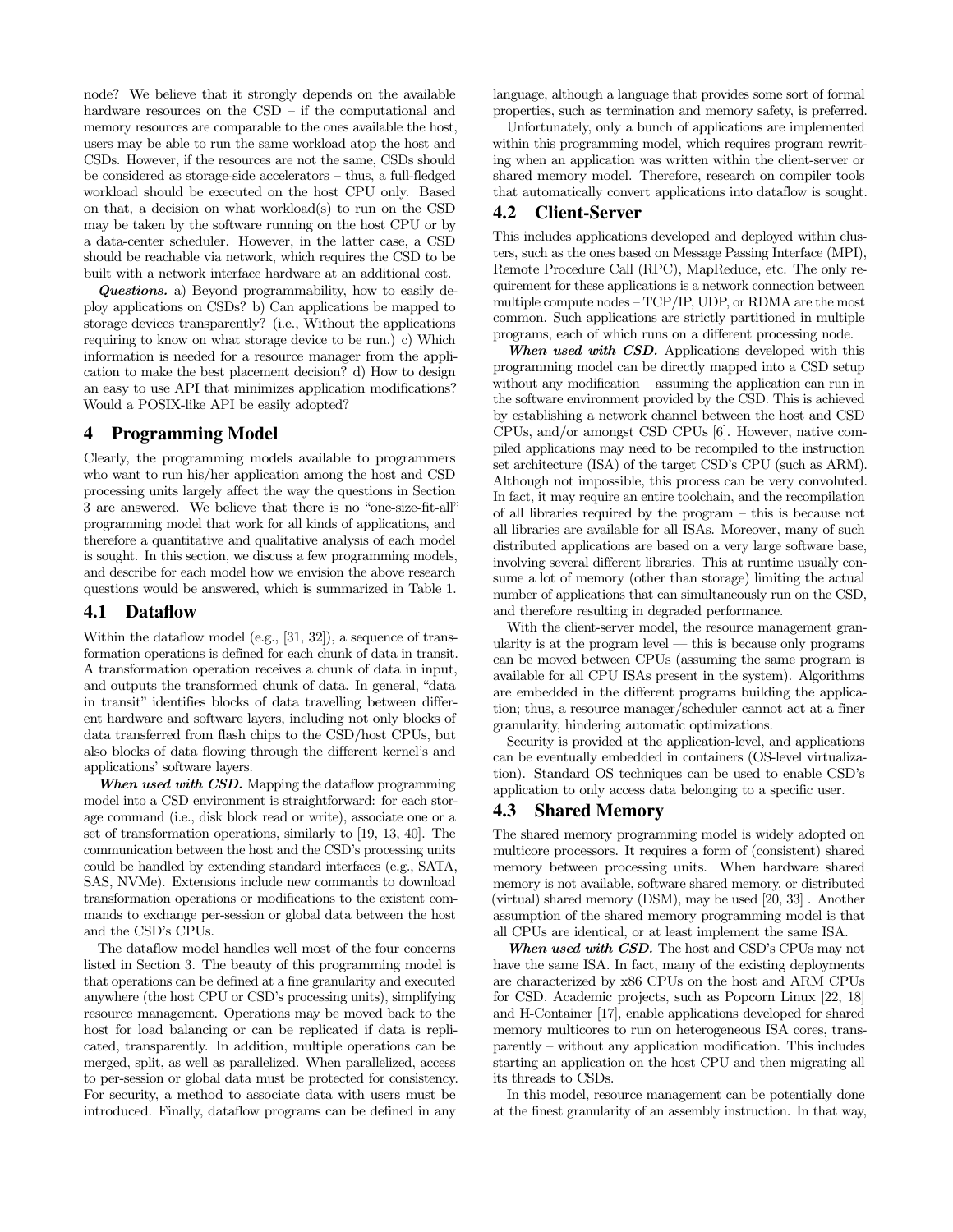|                      | Resource Management       | Security                                       | Consistency                                            | Usability                                                           |
|----------------------|---------------------------|------------------------------------------------|--------------------------------------------------------|---------------------------------------------------------------------|
| Dataflow             | Automatic, very efficient | with<br>Very<br>good,<br>low<br>overhead       | Controlled<br>resource<br>bv<br>manager                | Application dependent                                               |
| Client-Server        | Quite inefficient         | Program-level                                  | Must<br>handled<br>be<br>by<br>programmers             | Very good (just reuse apps,<br>or at most recompile)                |
| <b>Shared Memory</b> | Automatic, very efficient | Thread/program-level (but<br>also basic block) | Transparent Software con-<br>sistency, maybe expensive | Very good (just reuse apps)<br>but needs special system<br>software |

Table 1: A qualitative summary and comparison of programming models vs. research questions described in Section 3.

the computation can swing between the host CSD's CPUs at any time, based on, for example, the compute-intensiveness and where the data is.

The issue with this programming model is that when hardware shared memory is not available, it should be provided by software, which may be expensive. However, future PCIe advancements may offer consistent shared memory among a device's CPU on PCIe and the host CPU [2, 3, 4]. In addition, the shared memory programming model also needs to take care about the consistency problem, and computation in this model cannot be parallelized or optimized by an external resource manager. Finally, security can be achieved via the approaches available in classic operating systems (such as using file systems or hardware virtualization/NVMe namespaces descrbed in Section 3.2), but further research is sought.

# 5 Storage Interface

In this section, we review the hardware and software interface implications of each programming model. Currently there are different types of storage interfaces that are widely adopted in industry and research communities (e.g., block-based, file-based, and object-based interfaces), but we believe our findings apply to any of these interfaces.

#### 5.1 Hardware Interface

The **dataflow programming model** requires limited storage interface modifications. As discussed in Section 4.1, a transformation operation should just be assigned to a dataflow, and for each data block of the dataflow the operation is called. Therefore, the minimal requirement to today's storage interfaces, such as NVMe, is to provide additional commands to: 1) download a program; 2) attach/detach a program to a dataflow; 3) define a dataflow; 4) debugging/logging. All such commands can be implemented by simply extending the exiting NVMe protocol/interface as supporting legacy software. Note that with this interface, developers don't need to care about which software stack is running on the CSD's CPUs, e.g., it can be Linux, or be a firmware.

Server-client programming models may also require limited storage interface modifications. As described in Section 4.2, only a message-passing channel to emulate network communication is necessary – which can be implemented with sending and receiving queues (similarly to RDMA, NVMe, etc). Such change may extend the NVMe protocol/interface by adding a new command set to it, which includes commands not only for the message communication, but also for downloading, running, and monitoring in-storage programs.

The shared memory programming model (Section 4.3) is per-se the one that demands more changes to the current storage interfaces when a performant implementation is needed, i.e., no software DSM overheads. If that is not needed, the same interface modifications required by the client-server programming model are demanded. Such modifications are enough to implement software DSM. Instead, when a performant implementation is needed, a sort of hardware shared memory should be available among the host CPU and the CSD's CPUs, provided by new coherent peripheral bus interconnects [2, 3, 4], for example. Hardware shared memory does not have to be consistent – the consistency can be provided via software.

# 5.2 Software Interface

An application written within the **dataflow** programming model doesn't require any specific software interface – in fact, programs declare the input source as well as the output source that is a stream of data from or to storage media. An application developer is not directly exposed to any CSD-specific hardware interface, and a runtime system shields programmers from these technicalities.

When an application is written instead within the **server**client or shared memory programming model, it is expected to directly interface with the flash array when executing on CSDs. Note that this necessary for performance. Hence, a software interface to access the flash array should be defined. A naïve solution is to abstract each different flash array's channel with a UNIX device. Thus, each user may be assigned with a different channel. Despite a practical solution, which maps quite well with the underlying hardware, and can be used for protection/isolation, it is highly unlikely that different users are assigned with different NAND channels for performance reasons – this is because writing and reading several channels in parallel gives high performance.

Moreover, an user accesses data on storage via files. Files are a file system abstraction, usually provided by the host operating system, which is not necessary known on the SSD. Therefore, a more fine-grain solution is needed for protecting/isolating the data of different users, which requires another abstraction for programmers. The concept of stream, such as a list of (non-sequential) flash blocks could be a solution, but existent hardware doesn't provide any related mechanism.

On the host side, the same CS hardware interface should be usable by software at the user- and kernel-level. This is to support traditional file system in kernel-space as well as modern storage software in user-space (e.g., SPDK). A "symmetric" kernel/user interface is needed.

Finally, in order to support scenarios where the code cannot be moved to the CSD, and therefore it should run on the host operating system, a symmetric software interface should be implementable on the host machine and on the CSD.

#### 6 Concluding Remarks

In this paper, we briefly survey the state of the art of computational storage and we raised several open challenges that might need to be considered to facilitate the adoption of the computational storage technology in both research and industry communi